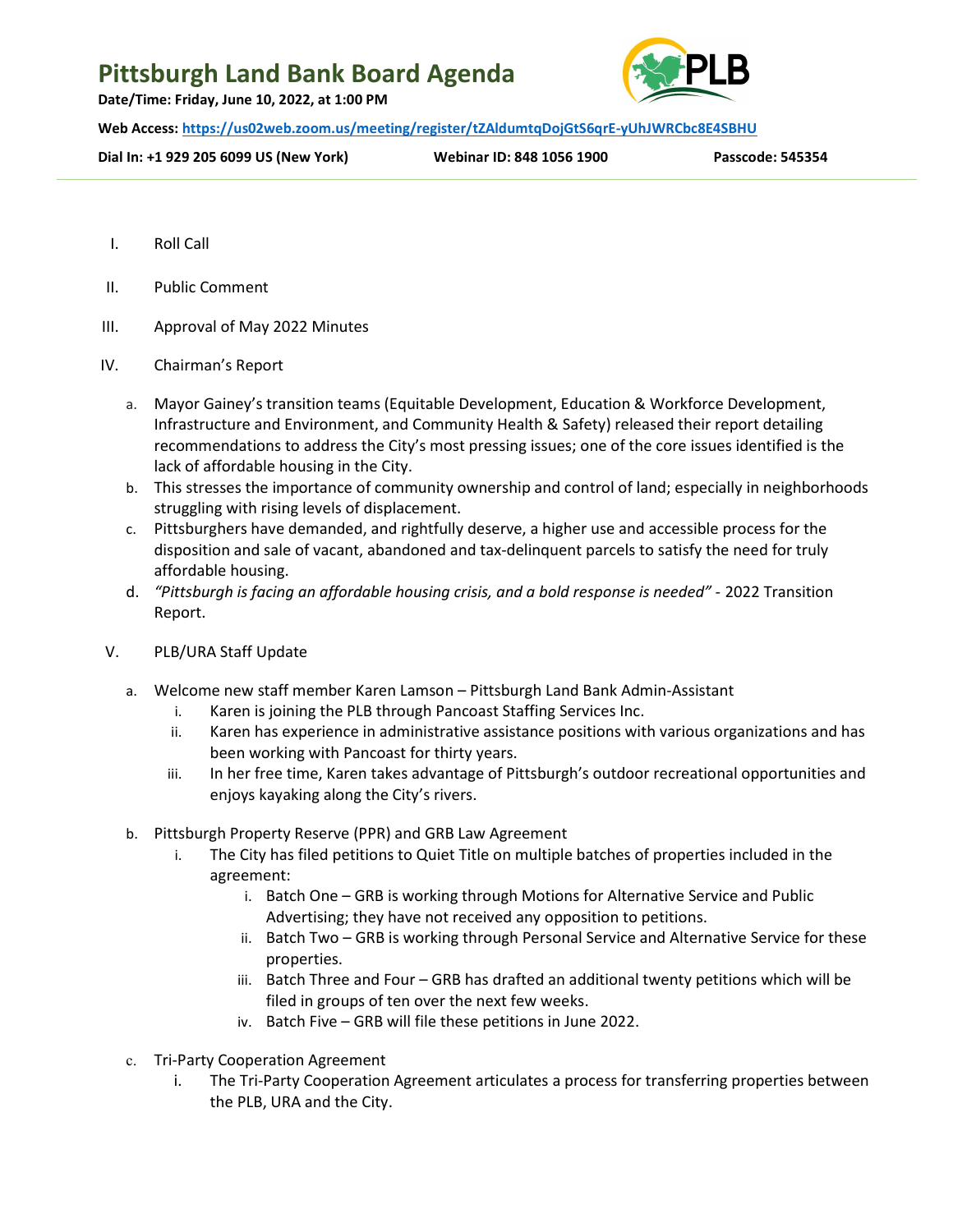### Pittsburgh Land Bank Board Agenda

Date/Time: Friday, June 10, 2022, at 1:00 PM



Web Access: https://us02web.zoom.us/meeting/register/tZAldumtqDojGtS6qrE-yUhJWRCbc8E4SBHU

Dial In: +1 929 205 6099 US (New York) Webinar ID: 848 1056 1900 Passcode: 545354

- ii. Land Bank Staff, in consultation with City Law, are prioritizing completing the Tri-Party Cooperation Agreement Amendment to allow for transfers of City properties to the Land Bank.
- iii. The PLB is currently working with the City on terms for Property transfers from the City to the PLB. The City has reviewed this agreement and responded to the amendment to the original Tri-Party agreement.
- iv. PLB/URA/City partners will be having discussions with City Council representatives on anticipated amendments within the coming weeks.
- d. 3 Taxing Bodies Agreement
	- i. The Pittsburgh Land Bank engaged GRB Law in drafting an agreement among the three taxing bodies (City, County, and School Board) about how they will handle, and potentially forgive, back taxes on distressed parcels of land.
	- ii. The PLB is exploring the possibility of a pilot project that would allow the Land Bank to move a small number of properties through the Sheriff's Sale in anticipation of the completed agreement.
	- iii. This allows the PLB to remain proactive while working through legislative and policy changes.
- e. Property Updates 243 Meadow Street (124-P-199)
	- i. The PLB took ownership of this property in 2019 with an outstanding lien that the Department of Labor and Industry was unwilling to forgo. Since then, the PLB has worked closely with the URA, outside counsel and the Department of Labor and Industry to obtain quiet title.
- f. Property Updates 6 Boggs Avenue (4-L-133)
	- i. The PLB Board of Directors approved a qualified end user for the purchase and renovation of this property. Unfortunately, this individual is retiring due to shortages in labor and materials.
	- ii. PLB/URA Staff will implement a Limited Request for Information (RFI) process with existing applications.
	- iii. The Board of Directors will receive more information as the process moves forward.
- VI. Finance Report
- VII. Legislative Updates (Sen. Fontana)
	- a. Municipal Claims and Tax Lien Law
	- b. House Bill 610
	- c. House Bill 2209 (Rep. Major): allows land banks to establish a virtual quorum to conduct business. It also allows land banks to enter partnerships with local organizations to address homelessness. (Passed the house, awaiting action in the Senate).
	- d. House Bill 2210 (Rep. Pennycuick): Adds land banks to the list of entities that can be a conservator under the Abandoned and Blighted Property Conservatorship Act (Passed the house, awaiting action in the Senate).
- VIII. New Business
- IX. Public Comment